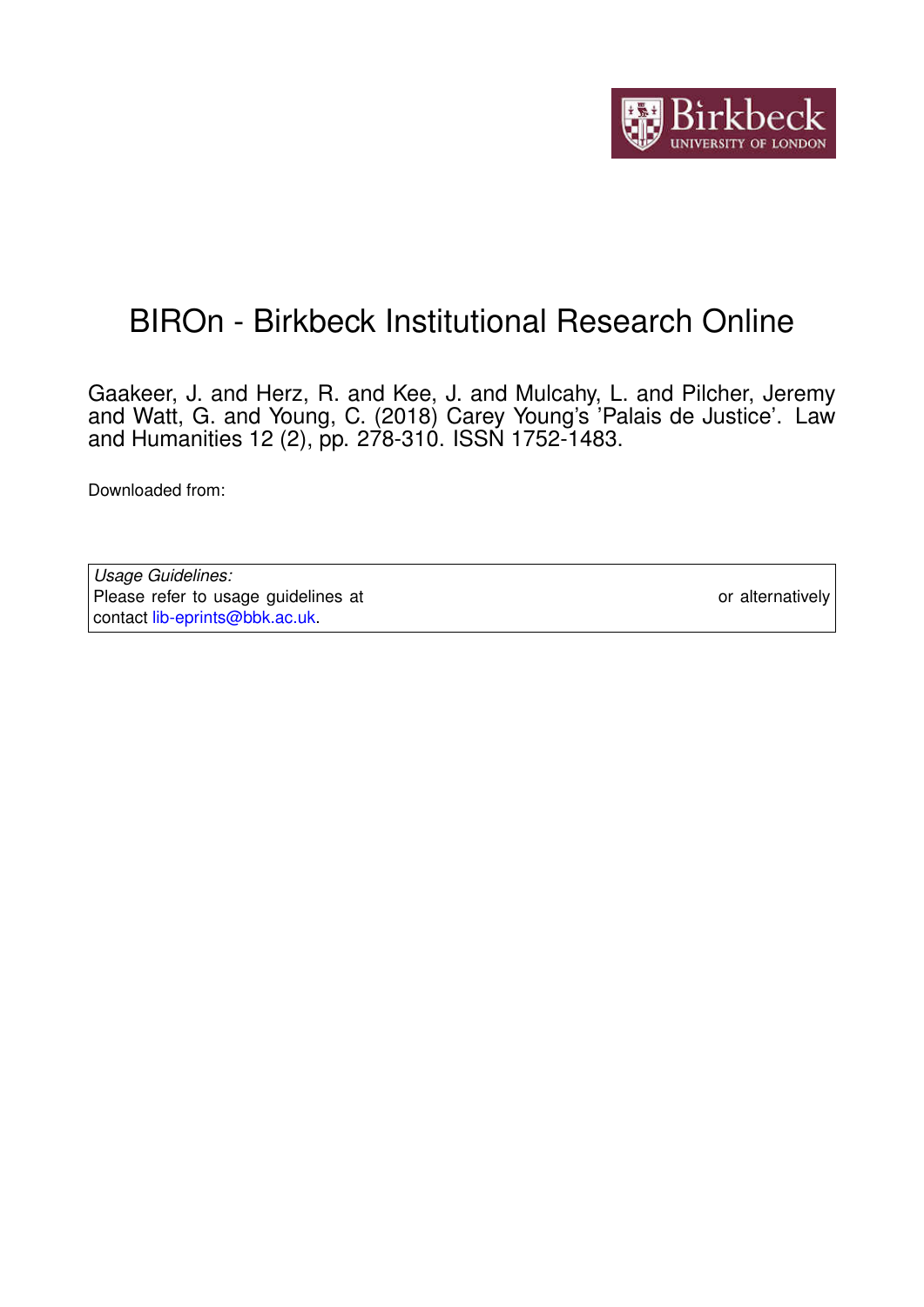## **A Reflection on** *Palais de Justice***:** *Nolite te bastardes carborundorum*<sup>1</sup>

## **Jeremy Pilcher**

## **Birkbeck School of Law, University of London, London, U.K.**

The hall is immense. An anonymous figure slowly descends an imposing staircase that transects the imposing architectural space. The stationary view looks into an interior in which I have never stood. I imagine that this must be the Palais de Justice. Other expansive galleries are gazed upon. The windows there are provide a diffuse light. Lamps are widely dispersed. People emerge into, and move purposively through, sepulchral atriums as their footfalls reverberate away into the pervasive stillness. This vast edifice provokes me to seek a narrative that may account for such monumental spaces, which suggest a structure with substantial foundations.<sup>2</sup> I am incited to seek out the story of a courthouse erected in the middle of the nineteenth century for a newly independent Belgium. I find that this colossal building, situated above the historic centre of Brussels, is apparently known as "a monument to nineteenth-century eclecticism" and was built in a "Neo-Baroque style, with classical as well as ancient Near Eastern architectural details redolent of the world's oldest known legal systems."<sup>3</sup> This heterogeneity implies an effort to create a place in which lawyering is understood to deploy timeless and universal truths to solve the problems of humanity.<sup>4</sup> Yet the very proliferation of styles suggests to me anxiety resulting from the paradoxical need for the law to be "without history, genesis, or any possible derivation" as a basis for its claim to "categorical authority." 5

Legal gowns hanging in a line on a wall are echoed above by a row of images of, no doubt esteemed, men. I gather that statues of men of law from antiquity, including Demosthenes and Cicero, stand in the central portico.<sup>6</sup> According to Cicero, the best orator is one "whose speech instructs, delights and moves the minds of his audience".<sup>7</sup> It is such men who have uttered the narratives that have guided "the process of understanding, applying and interpreting laws, for that which cannot contain any stories has to be mediated by them."<sup>8</sup> The tales we tell, and those that are told about us, translate the relationship between our experiences of the world and how we are understood by others. It may be that "Stories and storytelling de-emphasize the logical and resurrect the emotive and intuitive"<sup>9</sup> but integrated

**.** 

<sup>&</sup>lt;sup>1</sup> M. Atwood, *The Handmaid's Tale* (Vintage, 1996), p. 101.

<sup>2</sup> J. Derrida, 'Before the Law', in D. Attridge (ed.), *Acts of Literature* (Routledge, 1992), p. 191; J. Derrida, 'Passions: "An Oblique Offering" in T. Dutoit (ed.), *On the Name* (Stanford University Press, 1995); J. Derrida, 'The Spatial Arts: An Interview with Jacques Derrida', in P. Brunette and D. Wills (eds.), *Deconstruction and the Visual Arts: Art, Media, Architecture*, (CUP, 1994), p. 13.

<sup>&</sup>lt;sup>3</sup> World Monuments Fund, 'Brussels Palace of Justice'<https://www.wmf.org/project/brussels-palace-justice> accessed 27 July 2018; UNESCO, 'The Brussels Courthouse'<http://whc.unesco.org/en/tentativelists/5357/> accessed 28 July 2018; C. Meeks, 'Creative Eclecticism', (1953) 12 (4) Journal of the Society of Architectural Historians 15.

 $4$  G.P. Lopez, 'Lay Lawyering' (1984-1985) 32 UCLA L. Rev. 1, p.2.

<sup>5</sup> J. Derrida, 'Before the Law', p. 191.

<sup>6</sup> World Monuments Fund, 'Brussels Palace of Justice.'

<sup>7</sup> M. T. Cicero, 'De Optimo Genere Oratorum' in E.H. Warmington (ed.), *On Invention. The Best Kind of Orator. Topic,* (Harvard University Press, 1949), p. 357.

<sup>8</sup> C. Vismann, *Files: Law and Media Technology* (Stanford University Press, Stanford, 2008), p. 22.

<sup>&</sup>lt;sup>9</sup> G. P. Lopez. 'Lay Lawyering' p.10.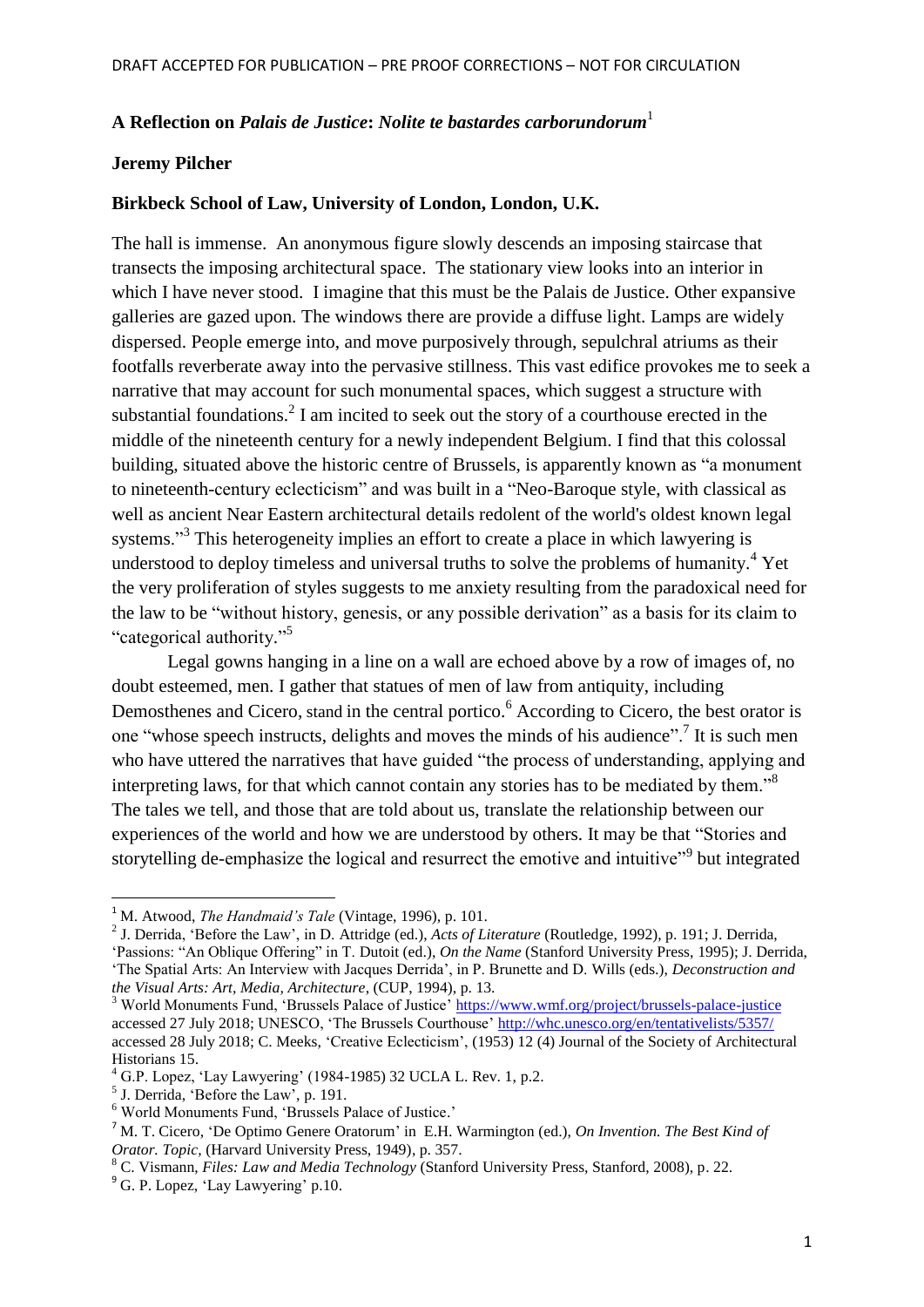within them are values and assumptions that reflect the shared and dominant standards of those by whom they are produced and circulated.<sup>10</sup> There is a compulsion in the iteration and re-iteration of persuasive narratives that constrains the contingency of the world as much as it brings about change.<sup>11</sup> It must not be forgotten: "There is at least one crucial difference between an event of law and an event of art, no matter how dramatic they both are: *a work of art cannot sentence to death*. A trial, unlike art, is grounded in the sanctioned legal violence it has the power (and sometimes the duty) to enact".<sup>12</sup> Judges have the power within the law to determine how "super performative" legal force is used to fabricate the world.<sup>13</sup> Baroness Hale put it bluntly, when she described how as a judge of the Family Division of the High Court of England and Wales, "most of my time was spent oppressing women: specifically mothers". 14

The stories we tell through the law may implicitly, "acknowledge, perhaps to an uncomfortable degree that we can only aspire to be neutral, certain and in control".<sup>15</sup> Yet this is typically disavowed as appeals are made to "natural law, self-evident truths, or God" in an effort to avoid the abyss underneath the foundation of all laws. <sup>16</sup> My experience of *Palais de Justice* is that it seeks to do more than solve, "the problem of 'how to translate knowing into telling' by employing forms of communication that mirror our way of knowing".<sup>17</sup> A looming door dominates the screen. Other doors appear but this time with round portals of opaque glass through which jurists are glimpsed as "through a glass, darkly."<sup>18</sup> In the movement from room to room the proceedings are inaudible.<sup>19</sup> Hands, hair, and faces illuminated obliquely by glancing light are regarded intently. Expressions appear pensive and eyes distant. Doors are not made open. There are no greetings. There is no acknowledgement of presence. This is a clandestine visitation. *Palais de Justice* surreptitiously moves me paratactically around the series of rooms and there seems to be "no place from which the entire architecture of barriers can be grasped, none that renders comprehensible the master plan that appears to control everything".<sup>20</sup> It occurs to me no effort is made to provide a sense-making narrative and, in

<sup>14</sup> B. Hale and R. Hunter, 'A Conversation with Baroness Hale,' (2008) 16 Feminist Legal Studies 237**,** p.246; B. Hale 'The View from Court 45' (1999) 11 Child and Family Law Quarterly, 377, p.377.

**.** 

<sup>&</sup>lt;sup>10</sup> G.P. Lopez, 'Lay Lawyering'; B. Wilson, 'Will Women Judges Really Make a Difference?' (1990) 28 (3) Osgoode Hall Law Journal 507, p. 510; J-F Lyotard, *The Differend: Phrases in Dispute* (University of Minnesota Press, 1983).

<sup>11</sup> S. Marks, 'False Contingency', (2009) 62 (1) *Current Legal Problems*, 1; J. Pilcher, 'State Britain and the Art of (Im)proper Democratic Protest', Law, Culture and Humanities, Pre-published January 1, 2016. DOI: 10.1177/1743872115625433.

 $12$  S. Felman, 'A Ghost in the House of Justice: Death and the Language of the Law,' A. Sarat and J. Simon (eds.) in *Cultural Analysis, Cultural Studies, and the Law*, (Duke University Press, 2003), p. 278 [italics in the original].

<sup>&</sup>lt;sup>13</sup> J. S. Peters, 'Legal Performance Good and Bad,' (2008) 4 Law, Culture and the Humanities 179, p. 185.

<sup>&</sup>lt;sup>15</sup> G.P. Lopez, 'Lay Lawyering', p. 10.

<sup>&</sup>lt;sup>16</sup> W.W. Sokoloff, 'Between Justice and Legality: Derrida on Decision' (2005) 58 (2) Political Research Quarterly 341, p.343.

 $'$  G.P. Lopez, 'Lay Lawyering', p. 9.

<sup>&</sup>lt;sup>18</sup> 1 Corinthians 13:12 (King James Version).

<sup>19</sup> *Audi alteram partem* ("let the other side be heard as well") is regarded as fundamental to justice. C. Douzinas and R. Warrington in *Postmodern Jurisprudence: The Law of the Text in the Text of the Law* (Routledge, 1994), p. 176 propose that it "shows the law concerned to hear the concrete person who comes before it, rather than to calculate and adjudicate the general qualities and characteristics of the abstracted legal person.

<sup>20</sup> C. Vismann, *Files*, p. 18**.**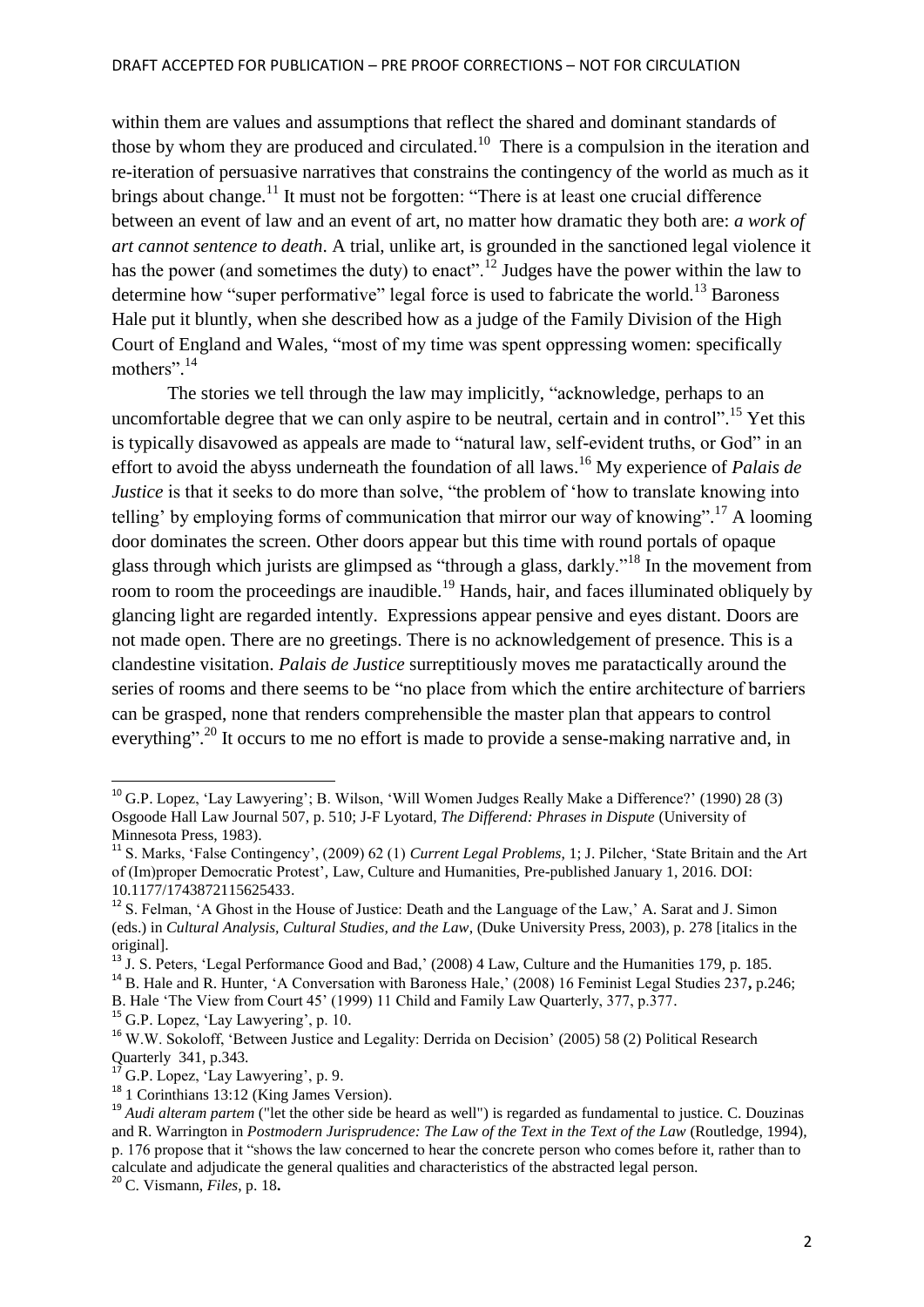the process, the assertion of a dominant universal and ahistorical rationality articulated in the architecture of Palais de Justice is resisted*.* <sup>21</sup> The secretive gaze brings with it a proliferation of questions. I find myself speculating as to whether justice is, was, or will ever be, served in these places of judgement. *Palais de Justice* prefers not to answer me. I am incited to reflect on the bind in which judges are placed when deciding. The law applies to all and must not be enforced arbitrarily and yet the ways in which each case is different must be respected: "Each case is other, each decision is different and requires an absolutely unique interpretation, which no existing, coded rule can or ought to guarantee absolutely."<sup>22</sup>

I am aware of a dull underlying roar that swells and diminishes over time. *Palais de Justice* resonates with the subdued sounds of the impersonal operations of a legal system. Encompassed within this insistent noise footfalls and the sounds of muscles acting and blood flowing resonate. In my virtual experience of the Palais de Justice I hear the sounds of bodies that are present in their absence. Yet, the frozen stone of this building is not there as a memorial to the convicted criminals who in medieval times, before the trial replaced the scaffold, were hanged on the hill on which stands the Palais de Justice.<sup>23</sup> Nor has it been erected as a symbol of the thousands of homes demolished in order to enable the construction of this edifice as a place for judges to mete out justice in the name of the equal and nonarbitrary enforcement of the law. The teletechnological experience of *Palais de Justice* impels me to look beyond a simplistic opposition between the living and the dead to the "ghost of the undecidable,"<sup>24</sup> which haunts every decision. Drucilla Cornell employs Derrida to make the point that, "if legal orders erase their mystical foundation of authority and masquerade as justice, they are 'rotten.' Regimes that conceal their origin in violence eliminate the basis for their own contestation."<sup>25</sup> Palais de Justice is built on an iron frame that is now rusting.<sup>26</sup> The whole edifice, including the huge dome over the Salle des Pas Perdus, is rotting from within. But to be reminded of the frailty of the law should not be a concern for "One cannot love a monument, a work of architecture, an institution as such except in an experience itself precarious in its fragility: it hasn't always been there, it will not always be there, it is finite."<sup>27</sup> The finitude of the eclectic monumentality of the Palais de Justice is indicated by the scaffolding, erected around the immense building to protect the public from falling masonry, which is itself now rusty. Christopher Woodward observes that "When we contemplate ruins, we contemplate our own future" and when it comes to justice this should not be forgotten because, "justice is never present; it is always to come".<sup>28</sup>

1

<sup>&</sup>lt;sup>21</sup> R. West, 'Law's Emotions', (2015) 19 (4) Richmond Journal of Law and the Public Interest 339, p. 340 <sup>22</sup> J. Derrida, 'Force De Loi: Le "Fondement Mystique De L'Autorite"/ Force of Law: The "Mystical Foundation of Authority", (1989-1990) 11 Cardozo L. Rev. 920, p. 961.

<sup>&</sup>lt;sup>23</sup> UNESCO, 'The Brussels Courthouse'<http://whc.unesco.org/en/tentativelists/5357/> accessed 28 July 2018; L. Farmer, 'Secret Trials and Public Justice' in A. Sarat, L. Douglas and M. Merrill Umphrey (eds.) *The Secrets of Law* (Stanford University Press, 2006).

<sup>24</sup> J. Derrida, 'Force De Loi', p. 963.

<sup>25</sup> W.W. Sokoloff, 'Between Justice and Legality', p. 343 citing D. Cornell, *The Philosophy of the Limit* (Routledge, 1992), p. 167 and see Derrida, 'Force De Loi', p. 999.

<sup>&</sup>lt;sup>26</sup> This is translated as "Hall of Lost Footsteps", World Monuments Fund, 'Brussels Palace of Justice' <sup>27</sup> J. Derrida, 'Force De Loi', p. 1009.

<sup>&</sup>lt;sup>28</sup> C. Woodward, *In Ruins* (Chatto and Windus, 2001), p. 2; W.W. Sokoloff, 'Between Justice and Legality', p. 344.